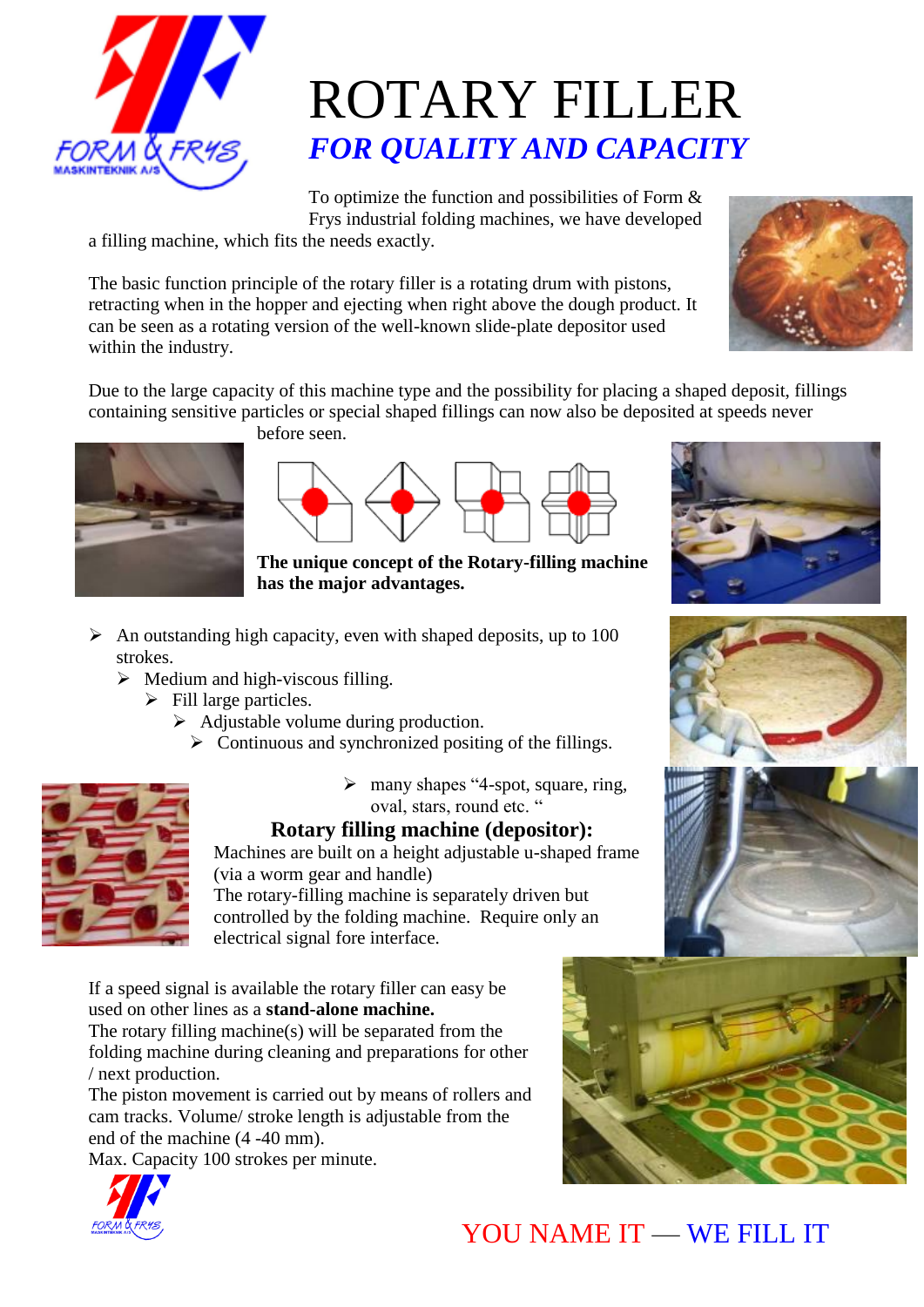## **Filling substance Requirements:**



Filling mass's needs to float and amount of particles can't be bigger then 50% of the total substance. (Depending on substance/mass can the machine be equipped with pressure rollers and special wire cutters)

The rotary-filling machine can

however be mounted with pistons fore a specific product dimension. A very gentle treatment of the mass, even relatively large and sensitive particles can be deposited, without any damage.













If you require further information regarding Rotary filling machine or the rest of our product range please do not hesitate to contact us











Aerovej 4-6, DK-9500 Hobro . Denmark Phone: +45 98 51 11 44<br>Telefax: +45 98 51 12 55 E-Mail :formfrys@formfrys.dk<br>Homepage : www.formfrys.dk<br>SE-No. (VAT): DK 7350 6816

EQUIPMENT FOR THE FORMING AND<br>FILLING OF<br>DOUGH PRODUCTS